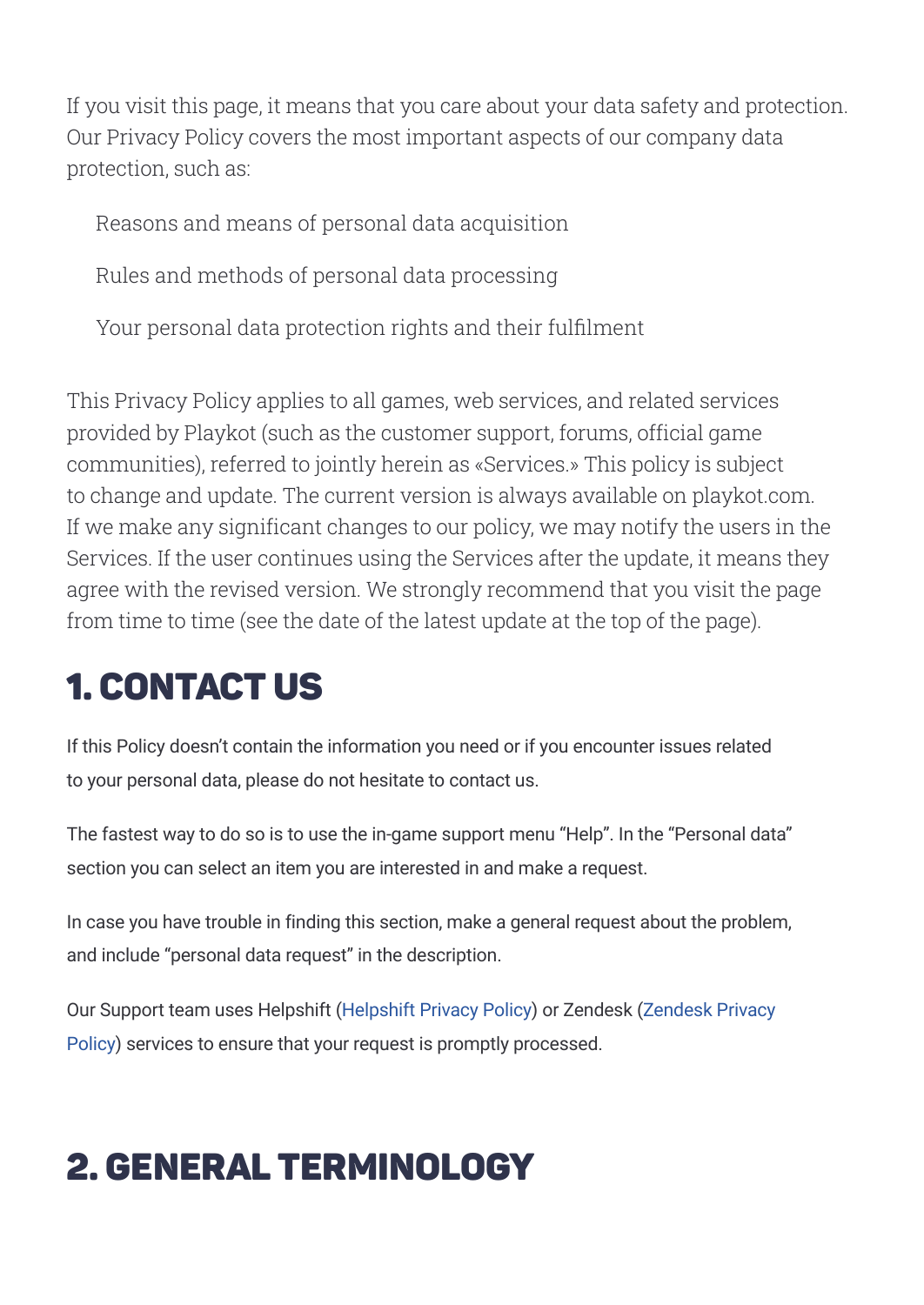Playkot («we,» «us,» «our») refers to the company «Playkot LTD», located at the following address: 28 Oktovriou str. 367, Office A5, Mediterranean Court, 3107, Limassol, Cyprus, as well as other subsidiaries or affiliated organizations that handle the Services.

Personal data («data,» «personal information») is any data that can be used to directly or indirectly identify a private individual or can be linked to the identified private individual. Anonymous data that cannot be directly or indirectly linked to an individual is not classified as personal data.

«Services»: online, mobile, PC and other games, including but not limited to SuperCity (webversion), SuperСity Mobile, Tropic Storm, Titans, Age of Magic, Knights: Clash of Heroes, Solitaire Social, Solitaire Dash, Solitaire Club, as well as other related services, including the Playkot Ltd. website (playkot.com), on which this policy is published.

Personal data processing refers to all the means and tools for processing personal data.

### **3. PURPOSES OF THE PRIVACY POLICY**

Protection of the Service users' rights

Safety and protection from fraud when using the Services

Ensuring correct performance and improving the quality of the Services

Providing equal and fair game rules

### 4. What data do we collect? Reasons and Means to Collect Data

#### Data you Submit Directly

Contact information (name, email address). Usually submitted when contacting the customer support or signing up to our forum. We require this data to make sure that we can get in touch with you and help resolve the issues you have encountered.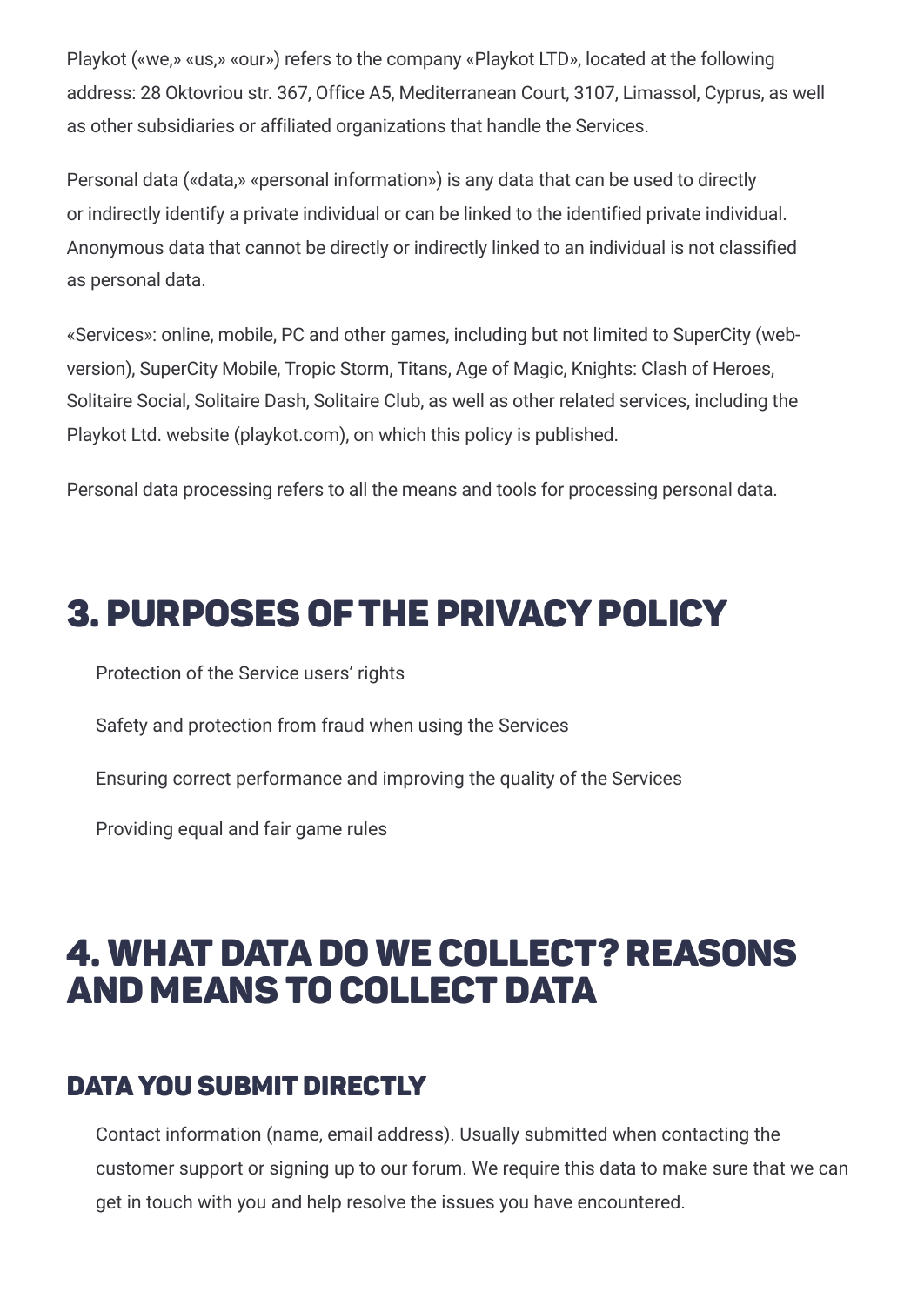Nickname, avatar, password, and other data from the game profile or other profiles. Required to identify players and ensure proper functioning of the Services.

Your messages related to the Services: chat messages, posts in official communities, on the forums, and on the mobile app distribution platforms (such as Google Play, App Store) as well as messages sent to the support team and our games reviews. This data is used to provide the Services and monitor their quality.

Other data you choose to submit, such as data required for account verification if you lose access to your account as well as for messaging and participating in online or offline events hosted by us.

Public data. Information that is published and is available on the Internet falls into this category. We may collect and analyze this data for the purpose of improving the quality of the Services.

#### DATA COLLECTED AUTOMATICALLY

Information provided in your game profile, as well as information about using the Services. Used to ensure proper functioning of the Services, personification of the Services, game analytics, recording in-game events, achievements, and progress.

Identification data for the devices used to launch the game, such as IP address, device ID, advertising ID, MAC address, IMEI number, general location data. Used to ensure safety and fraud countermeasures when needed.

Technical information about devices (e.g. device name, operating system, language, browser type, additional plugin versions). Used to monitor the quality of the Services.

Cookie files and other similar technologies (e.g. marketing beacons). Used for personalization, use analysis, and ensuring the safety of the Services. You may modify or disable these technologies in browsers or the corresponding device settings. However, we cannot guarantee that our Services will operate properly when personalization technologies are disabled and therefore do not recommend that you disable them completely.

#### Data Provided by our Partners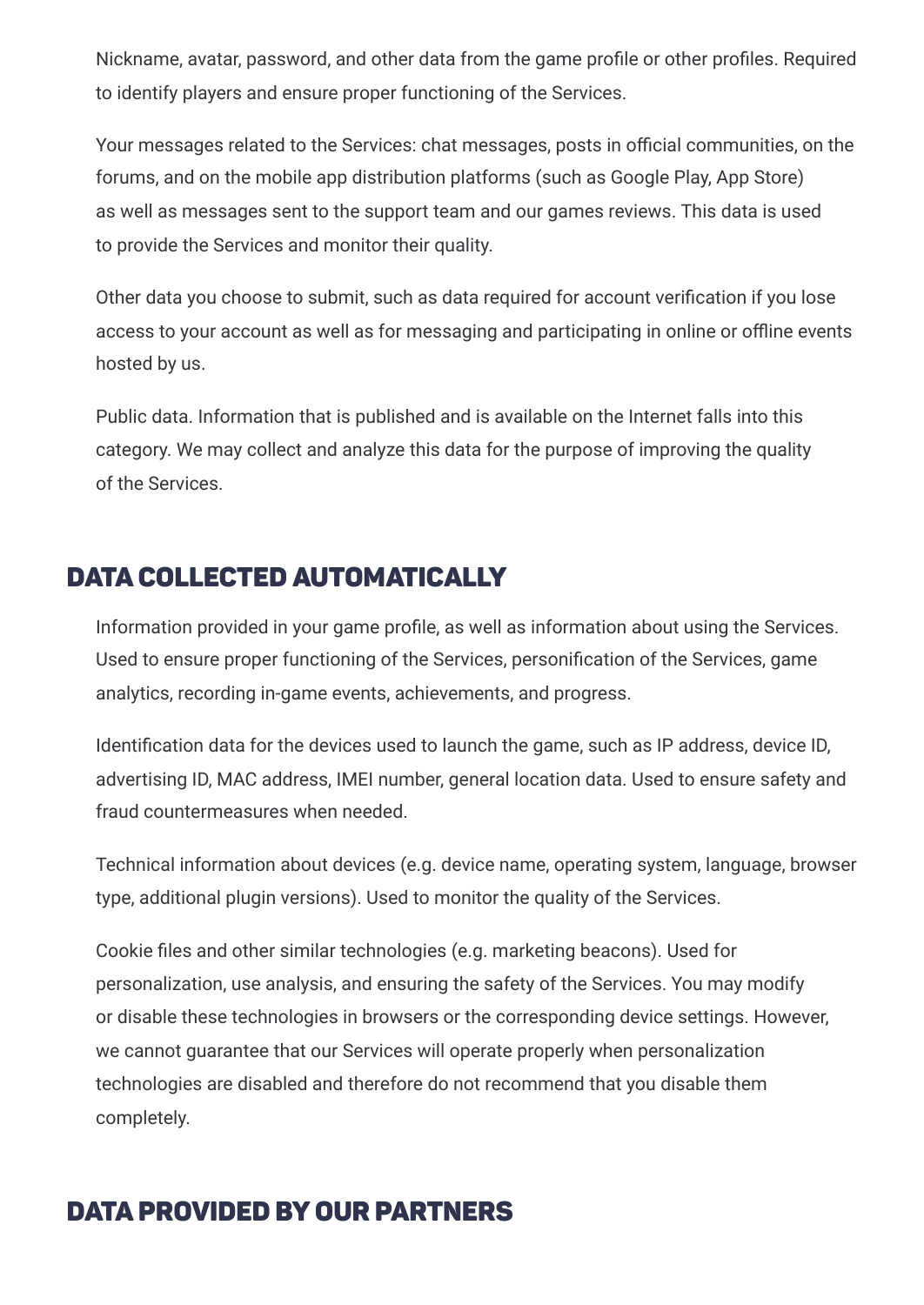Data from third-party services if you choose to link them to our Services (Facebook profile, Google and Apple services). This data is used for various purposes, such as recording ingame progress, integration with other game services, integration with mobile platform gaming profiles, and for game account security.

Platform data (e.g. Facebook, Google, Apple) required for payment verification and combating fraud. We do not gain access to your payment information and transaction history from the platforms. All payments are carried out via secure protocols on the platform's side.

Demographic data, analytics, and other information required for personalizing ads and improving the quality of our Services.

These are the main data collection reasons for particular data categories. Overall, this is a comprehensive list of reasons. We may also analyze, profile, and segment all the data listed above.

### 5. Who Can Handle Your Data?

Playkot employees, representatives of subsidiaries and affiliated companies.

Other users of the Services: For instance, your game profile data (nickname, avatar), guild profile (motto, avatar), chat messages, and your game progress can be accessed by other players and can be a part of the Services.

Partners (mobile platforms and social networks; hardware providers; providers of user support, moderation, QA, community management, data storage, data analytics, advertisement, cross-promotion tools; logistics companies): We cooperate with a wide array of partners throughout the world. These partners handle the data only as instructed and requested by Playkot. Such partners include, but are not limited to:

Game publishing platforms:

<https://www.apple.com/lae/ios/app-store/>

[https://play.google.com](https://play.google.com/)

<https://www.facebook.com/games/>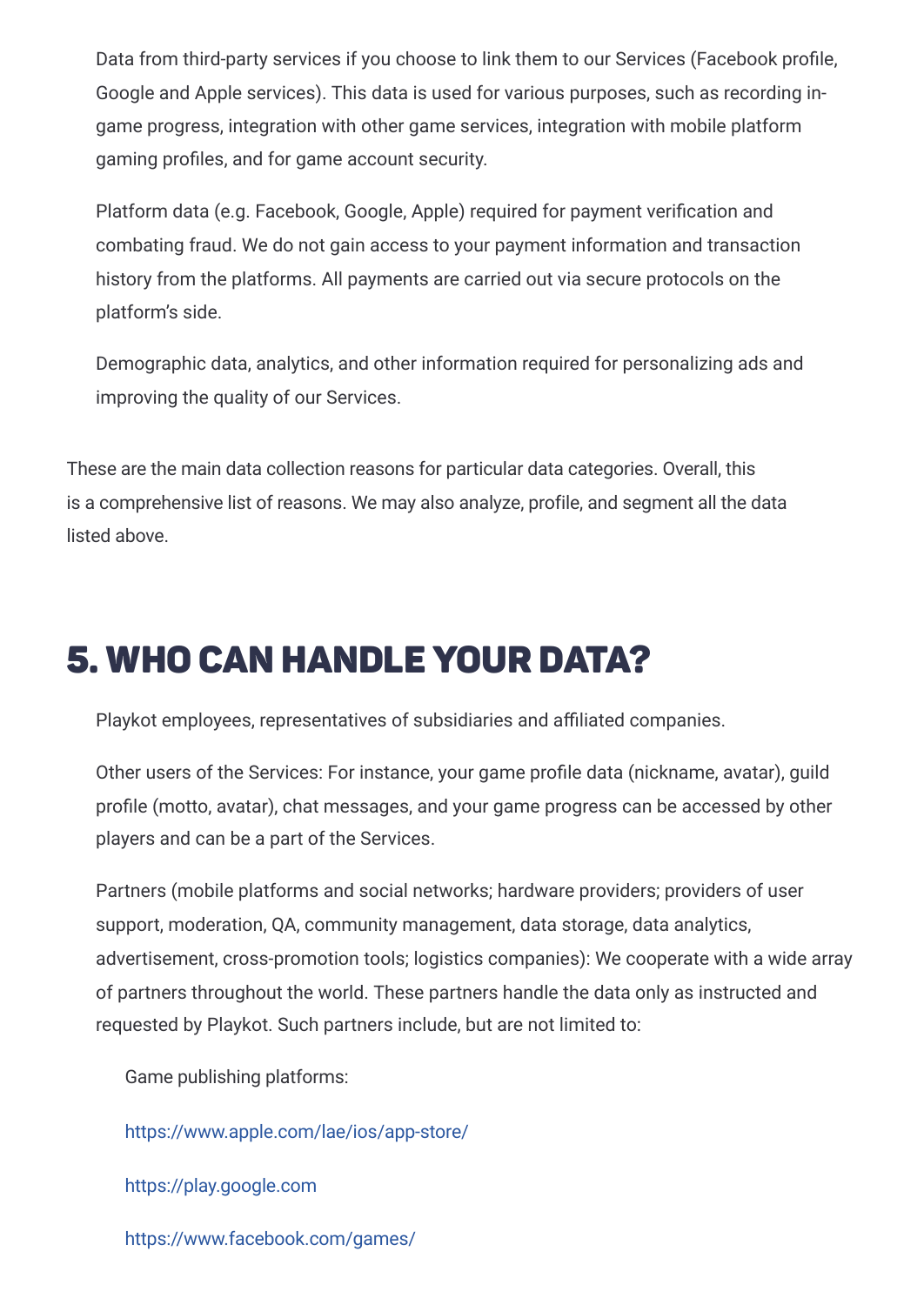In-game and demographic analytics:

<https://www.tableau.com/>

<https://analytics.google.com/>

<https://analytics.facebook.com/>

<https://unity.com/solutions/analytics>

Software services:

<https://www.atlassian.com/>

<https://unity3d.com/>

<https://www.adobe.com/>

Data storage:

[http://aws.amazon.com](http://aws.amazon.com/)

<http://hetzner.de/>

Marketing and advertisement partners:

[http://appannie.com](http://appannie.com/)

<https://unity3d.com/unity/features/ads>

[https://www.fyber.com](https://www.fyber.com/)

[https://www.applovin.com](https://www.applovin.com/)

[https://searchads.apple.com](https://searchads.apple.com/)

[https://adwords.google.com](https://adwords.google.com/)

<https://www.appsflyer.com/>

Personal data protection services:

<https://www.fabric.io/home>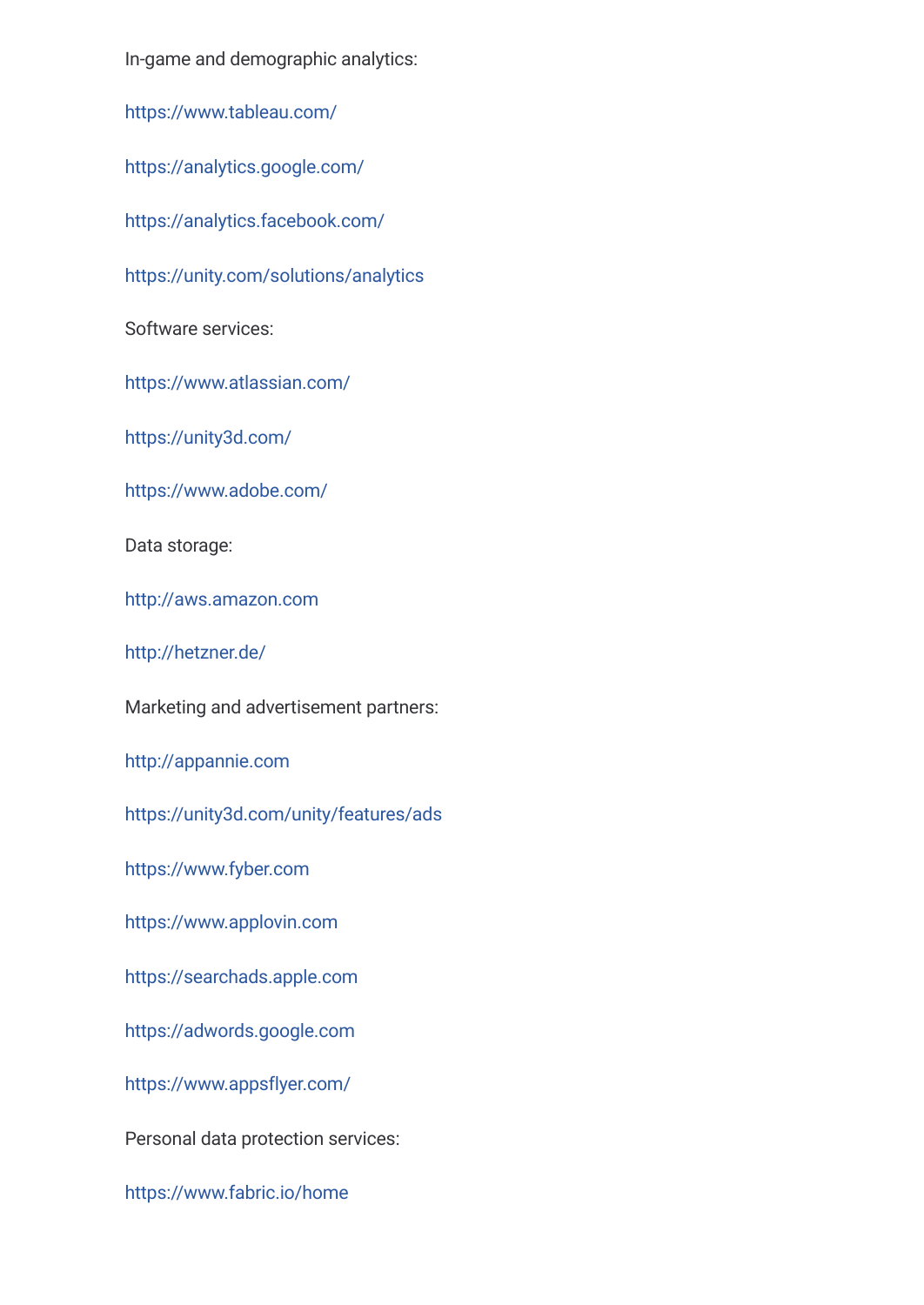User support and community services:

[http://helpshift.com](http://helpshift.com/)

[http://zendesk.com](http://zendesk.com/)

[https://vanillaforums.com](https://vanillaforums.com/)

Public authorities: We reserve the right to disclose personal data legitimately requested by regulatory agencies or auditors.

Anonymous data: We reserve the right to disclose anonymous and aggregated data based on your personal data to our partners. This data cannot be used to identify you or linked to you directly or indirectly (e.g. game progress stats for users from a particular country).

We may also process personal data we receive from other companies as an operator. In such an event the data is handled in strict accordance with the contract with our partners and in accordance with the EU principles for personal data protection.

As an international company, Playkot may disclose your personal data to parties outside the EU. We guarantee compliance with the EU rules and methods of data protection in regard to these parties.

# 6. Rights and Obligations

Opting out of direct marketing: For our Services, we use direct marketing tools, such as e-mail marketing distribution. You have the right to opt out of receiving such information.

Opting out of personalized ads: Many ad tools and services utilize so-called personalized ads that take into account your personal interests and experience. You may opt out of personalized ads in browser and/or device settings. Please note that we cannot guarantee that our Services will function properly in this case.

We also give you the right to correct, delete, dispute and restrict use of, and access the data we store, as well as other rights guaranteed by the EU laws based on your substantiated request.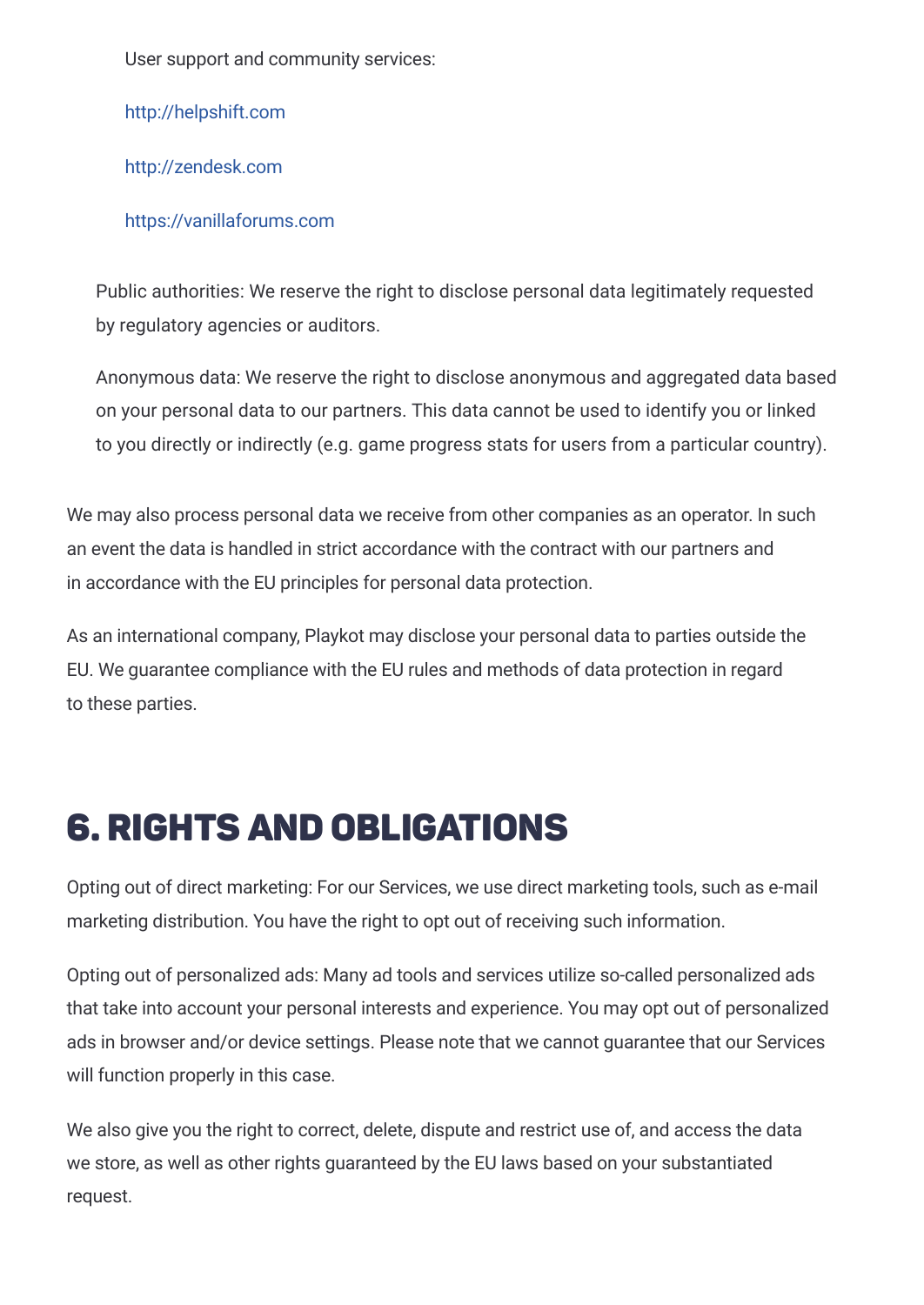How to send a request to correct, delete data or restrict use of it:

You can send a request through the in-game support menu "Help". In the "Personal data" section you can select an item you are interested in and make a request.

In case you have trouble in finding this section, make a general request about the problem, and include "Personal data request" in the description.

Our Support team uses Helpshift [\(Helpshift](https://www.helpshift.com/legal/privacy/) Privacy Policy) or Zendesk (Zendesk Privacy Policy) services to ensure that your request is promptly [processed.](https://www.zendesk.com/company/agreements-and-terms/privacy-policy/)

We will process your request within 30 days.

We will do everything in our power to promptly resolve your request. We reserve the right to ask for identity authentication before fulfilling your request.

## 7. Data Storage and Protection

Personal data is usually kept for the duration of using the game account or longer, as per our legal interests. Requests to delete personal data are resolved in up to 30 calendar days. We reserve the right to depersonalize your data (remove all direct or indirect references to your identity) and continue using it for our own legal interests.

# 8. Age Restrictions

We acknowledge our responsibility to protect children's data and do not deliberately collect data from individuals younger than 18 years of age. If it comes to your knowledge that children's rights have been infringed when using our Services, please contact us immediately so we can take all the reasonable steps to amend the situation.

If you are older than 13 but younger than 18 years old, we reserve the right to collect your personal data only if your parent or legal guardian has explicitly agreed that you can use our Services, and Playkot can collect and process your personal data. We strongly recommend that the underage users older than 13 but younger than 18 years of age receive a permission